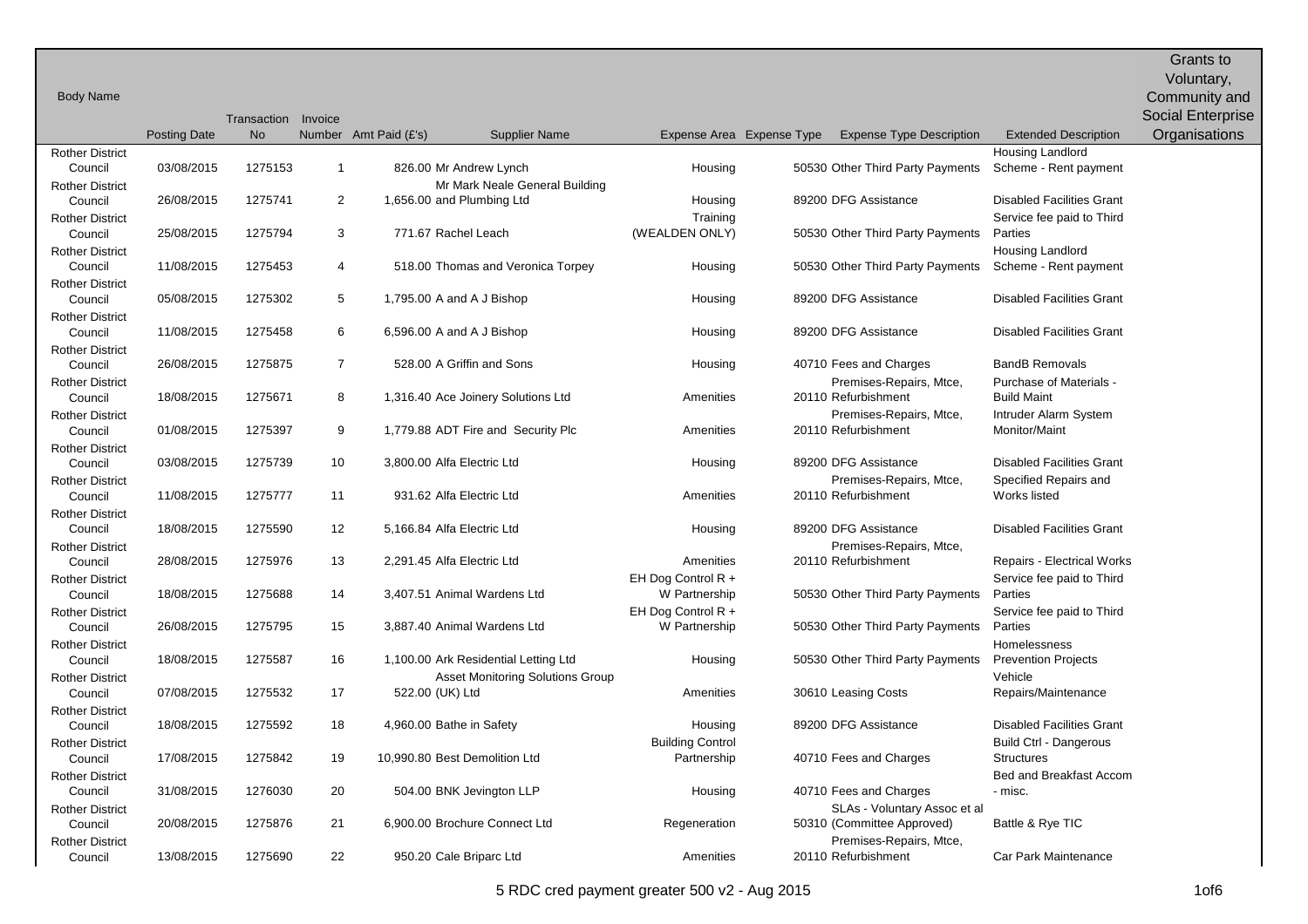|                                   |                     |                     |    |                                                                     |                           |            |                                                      |                                       | Grants to                   |
|-----------------------------------|---------------------|---------------------|----|---------------------------------------------------------------------|---------------------------|------------|------------------------------------------------------|---------------------------------------|-----------------------------|
| <b>Body Name</b>                  |                     |                     |    |                                                                     |                           |            |                                                      |                                       | Voluntary,<br>Community and |
|                                   |                     | Transaction Invoice |    |                                                                     |                           |            |                                                      |                                       | Social Enterprise           |
|                                   | <b>Posting Date</b> | <b>No</b>           |    | Number Amt Paid (£'s)<br><b>Supplier Name</b>                       | Expense Area Expense Type |            | <b>Expense Type Description</b>                      | <b>Extended Description</b>           | Organisations               |
| <b>Rother District</b>            |                     |                     |    |                                                                     |                           |            |                                                      |                                       |                             |
| Council                           | 14/08/2015          | 1275920             | 23 | 36,931.44 CapacityGRID                                              | Finance                   |            | 40710 Fees and Charges                               | Mobile Homes Review                   |                             |
| <b>Rother District</b>            |                     |                     |    |                                                                     |                           |            |                                                      | <b>Empty Homes Review</b>             |                             |
| Council                           | 20/08/2015          | 1275906             | 24 | 7,212.23 CapacityGRID                                               | Finance                   |            | 40710 Fees and Charges                               | (Liberata)                            |                             |
| <b>Rother District</b><br>Council | 17/08/2015          | 1275905             | 25 | 1,170.00 Capita Business Services Ltd                               | Finance                   |            | 40710 Fees and Charges                               | Software for Academy<br>System        |                             |
| <b>Rother District</b>            |                     |                     |    |                                                                     |                           |            |                                                      | Software for Academy                  |                             |
| Council                           | 17/08/2015          | 1275907             | 26 | 1,516.80 Capita Business Services Ltd                               | Finance                   |            | 40710 Fees and Charges                               | System                                |                             |
| <b>Rother District</b>            |                     |                     |    |                                                                     |                           |            |                                                      |                                       |                             |
| Council                           | 24/08/2015          | 1276076             | 27 | 420.00 Capita Business Services Ltd                                 | <b>Human Resources</b>    |            | 10910 Training                                       | Training                              |                             |
| <b>Rother District</b>            |                     |                     |    |                                                                     |                           |            |                                                      | Health and Safety Act                 |                             |
| Council                           | 24/08/2015          | 1276076             | 27 | 420.00 Capita Business Services Ltd                                 | Human Resources           |            | 40110 Tools & Specialist Equipment Equipment         |                                       |                             |
| <b>Rother District</b><br>Council | 01/08/2015          | 1275377             | 28 | Capita Treasury Solutions Ltd T/A<br>8,868.00 Capita Asset Services | Finance                   |            | 40710 Fees and Charges                               | <b>Consultants Fees</b>               |                             |
| <b>Rother District</b>            |                     |                     |    |                                                                     |                           |            |                                                      |                                       |                             |
| Council                           | 20/08/2015          | 1275692             | 29 | 786.00 Cee Jay Signs                                                | Amenities                 |            | 40110 Tools & Specialist Equipment Purchase of Signs |                                       |                             |
| <b>Rother District</b>            |                     |                     |    | CountyClean Environmental                                           |                           |            | Premises-Repairs, Mtce,                              | Pumps Maintenance/                    |                             |
| Council                           | 12/08/2015          | 1275698             | 30 | 2,274.96 Services Ltd                                               | Amenities                 |            | 20110 Refurbishment                                  | Repairs                               |                             |
| <b>Rother District</b>            |                     |                     |    | CountyClean Environmental                                           |                           |            | Premises-Repairs, Mtce,                              | Pumps Maintenance/                    |                             |
| Council                           | 12/08/2015          | 1275782             | 31 | 267.12 Services Ltd                                                 | Amenities                 |            | 20110 Refurbishment                                  | Repairs                               |                             |
| <b>Rother District</b>            |                     | 1275782             |    | CountyClean Environmental<br>267.12 Services Ltd                    |                           |            | Premises-Repairs, Mtce,<br>20110 Refurbishment       | Pumps Maintenance/                    |                             |
| Council<br><b>Rother District</b> | 12/08/2015          |                     | 31 |                                                                     | Amenities                 |            |                                                      | Repairs<br>Homelessness               |                             |
| Council                           | 11/08/2015          | 1275450             | 32 | 953.32 Dawson Harden and Tanton                                     | Housing                   |            | 50530 Other Third Party Payments                     | <b>Prevention Projects</b>            |                             |
| <b>Rother District</b>            |                     |                     |    | De La Warr Pavilion (Enterprise)                                    |                           |            | <b>District Events-</b>                              | <b>DLWP Community</b>                 |                             |
| Council                           | 28/08/2015          | 1275952             | 33 | 800.00 Ltd                                                          | Amenities                 |            | 42200 Concessionary Use                              | <b>Concessionary Grant</b>            | Yes                         |
| <b>Rother District</b>            |                     |                     |    |                                                                     |                           |            |                                                      |                                       |                             |
| Council                           | 01/08/2015          | 1275365             | 34 | 6,656.40 Easynet Ltd                                                | Technology                |            | 40910 Telephones                                     | <b>Leased Line Rental</b>             |                             |
| <b>Rother District</b>            |                     |                     |    | English Landscapes Maintenance                                      |                           |            | <b>Premises-Routine Grounds</b>                      | Parks-Grounds                         |                             |
| Council                           | 31/08/2015          | 1275995             | 35 | 74,143.66 Ltd T/A The Landscape Group                               | Amenities                 | 20910 Mtce |                                                      | <b>Maintenance Contracts</b>          |                             |
| <b>Rother District</b><br>Council | 31/08/2015          | 1275985             | 36 | 1,128.00 Evolution Water Services Ltd                               | Amenities                 |            | 40710 Fees and Charges                               | Legionella Sampling and<br>Monitoring |                             |
| <b>Rother District</b>            |                     |                     |    |                                                                     |                           |            | Premises-Repairs, Mtce,                              |                                       |                             |
| Council                           | 31/08/2015          | 1275994             | 37 | 822.00 F E Philcox Ltd                                              | Amenities                 |            | 20110 Refurbishment                                  | Parks-Fencing Products                |                             |
| <b>Rother District</b>            |                     |                     |    |                                                                     |                           |            |                                                      |                                       |                             |
| Council                           | 03/08/2015          | 1275151             | 38 | 2,890.00 Family Mosaic Housing                                      | Housing                   |            | 89200 DFG Assistance                                 | <b>Disabled Facilities Grant</b>      |                             |
| <b>Rother District</b>            |                     |                     |    |                                                                     |                           |            |                                                      |                                       |                             |
| Council                           | 03/08/2015          | 1275156             | 39 | 699.00 Family Mosaic Housing                                        | Housing                   |            | 89200 DFG Assistance                                 | <b>Disabled Facilities Grant</b>      |                             |
| <b>Rother District</b>            | 11/08/2015          | 1275452             | 40 | 723.14 Family Mosaic Housing                                        | Housing                   |            | 89200 DFG Assistance                                 | <b>Disabled Facilities Grant</b>      |                             |
| Council<br><b>Rother District</b> |                     |                     |    |                                                                     |                           |            |                                                      |                                       |                             |
| Council                           | 11/08/2015          | 1275457             | 41 | 1,507.50 Family Mosaic Housing                                      | Housing                   |            | 89200 DFG Assistance                                 | <b>Disabled Facilities Grant</b>      |                             |
| <b>Rother District</b>            |                     |                     |    |                                                                     |                           |            |                                                      |                                       |                             |
| Council                           | 18/08/2015          | 1275588             | 42 | 1,180.65 Family Mosaic Housing                                      | Housing                   |            | 89200 DFG Assistance                                 | <b>Disabled Facilities Grant</b>      |                             |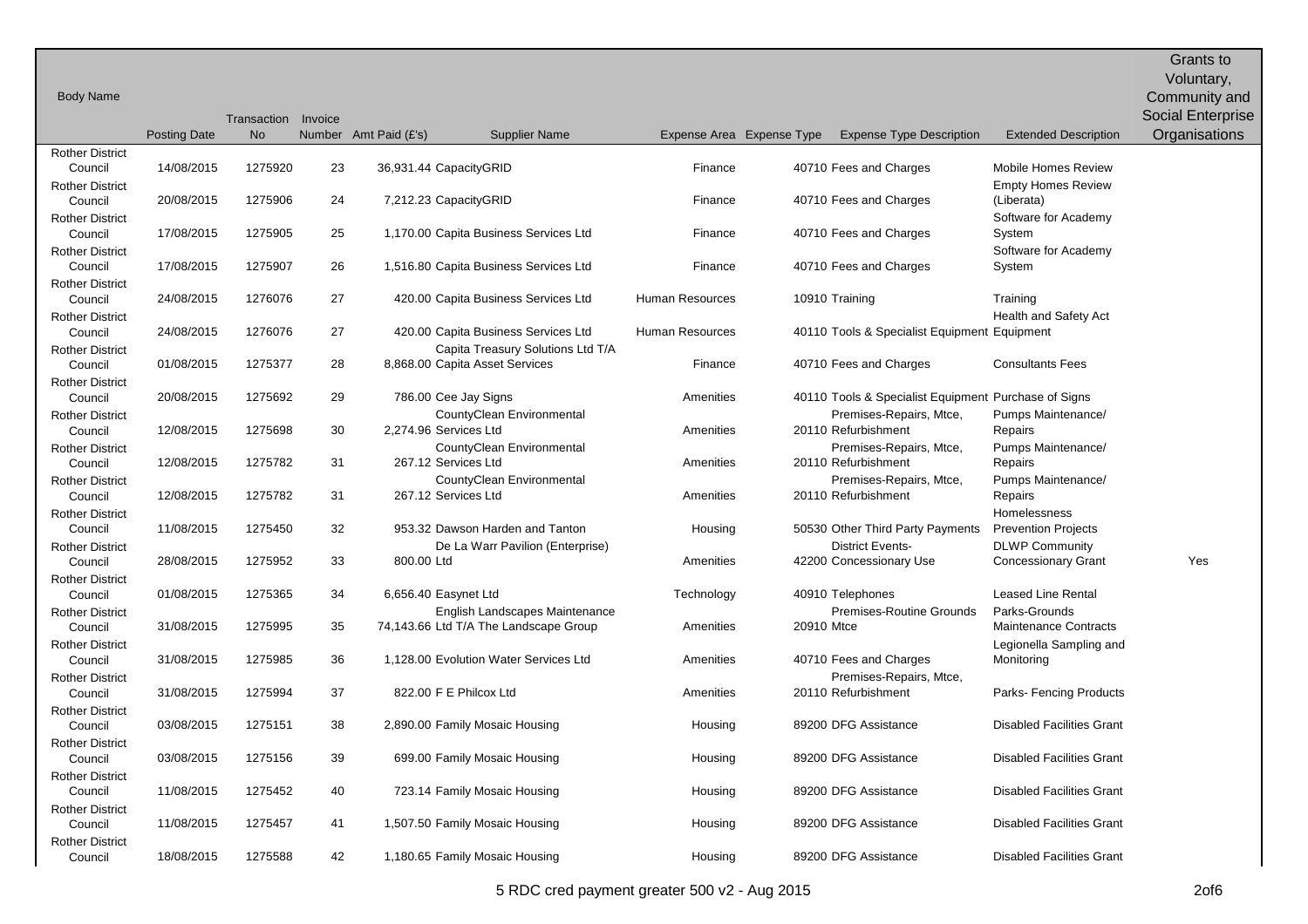|                                   |                     |                     |    |                                                            |                           |                                                     |                                               | Grants to                |
|-----------------------------------|---------------------|---------------------|----|------------------------------------------------------------|---------------------------|-----------------------------------------------------|-----------------------------------------------|--------------------------|
|                                   |                     |                     |    |                                                            |                           |                                                     |                                               | Voluntary,               |
| <b>Body Name</b>                  |                     |                     |    |                                                            |                           |                                                     |                                               | Community and            |
|                                   |                     | Transaction Invoice |    |                                                            |                           |                                                     |                                               | <b>Social Enterprise</b> |
|                                   | <b>Posting Date</b> | <b>No</b>           |    | Number Amt Paid (£'s)<br><b>Supplier Name</b>              | Expense Area Expense Type | <b>Expense Type Description</b>                     | <b>Extended Description</b>                   | Organisations            |
| <b>Rother District</b><br>Council | 18/08/2015          | 1275591             | 43 | 775.02 Family Mosaic Housing                               | Housing                   | 89200 DFG Assistance                                | <b>Disabled Facilities Grant</b>              |                          |
| <b>Rother District</b>            |                     |                     |    |                                                            |                           |                                                     |                                               |                          |
| Council                           | 18/08/2015          | 1275593             | 44 | 744.00 Family Mosaic Housing                               | Housing                   | 89200 DFG Assistance                                | <b>Disabled Facilities Grant</b>              |                          |
| <b>Rother District</b>            |                     |                     |    |                                                            |                           |                                                     |                                               |                          |
| Council                           | 26/08/2015          | 1275743             | 45 | 848.40 Family Mosaic Housing                               | Housing                   | 89200 DFG Assistance                                | <b>Disabled Facilities Grant</b>              |                          |
| <b>Rother District</b>            |                     |                     |    |                                                            |                           |                                                     | Management Fee to                             |                          |
| Council<br><b>Rother District</b> | 11/08/2015          | 1275621             | 46 | 18,638.24 Freedom Leisure                                  | Amenities                 | 50510 Private Contractors                           | Private Contracto<br>Management Fee to        |                          |
| Council                           | 11/08/2015          | 1275621             | 46 | 6,337.01 Freedom Leisure                                   | Amenities                 | 50510 Private Contractors                           | Private Contracto                             |                          |
| <b>Rother District</b>            |                     |                     |    |                                                            |                           |                                                     | Management Fee to                             |                          |
| Council                           | 11/08/2015          | 1275621             | 46 | 12,301.24 Freedom Leisure                                  | Amenities                 | 50510 Private Contractors                           | Private Contracto                             |                          |
| <b>Rother District</b>            |                     |                     |    |                                                            |                           |                                                     | Homelessness                                  |                          |
| Council                           | 11/08/2015          | 1275454             | 47 | 1.000.00 Gordon-Harris Estates Ltd                         | Housing                   | 50530 Other Third Party Payments                    | <b>Prevention Projects</b>                    |                          |
| <b>Rother District</b>            |                     |                     |    |                                                            |                           | Premises-Repairs, Mtce,                             |                                               |                          |
| Council<br><b>Rother District</b> | 31/08/2015          | 1276073             | 48 | 9,696.00 Gristwood and Toms Limited<br>Hastings Advice and | Amenities                 | 20110 Refurbishment<br>SLAs - Voluntary Assoc et al | Parks-Tree Works<br>Hastings Advice +         |                          |
| Council                           | 12/08/2015          | 1275733             | 49 | 3,790.00 Representation Centre (HARC)                      | Finance                   | 50310 (Committee Approved)                          | <b>Representation Ce</b>                      | Yes                      |
| <b>Rother District</b>            |                     |                     |    | Hitachi Capital Vehicle Solutions                          |                           |                                                     | <b>Contract Hire Car Lease</b>                |                          |
| Council                           | 03/08/2015          | 1275677             | 50 | 6,780.26 Ltd                                               | Finance                   | 95270 Contract Hire Cars                            | Costs                                         |                          |
| <b>Rother District</b>            |                     |                     |    | Development Agency for Local                               | Policy and                | Subscriptions to                                    | Subscription to                               |                          |
| Council                           | 05/08/2015          | 1275549             | 51 | 882.00 Gov                                                 | Performance Unit          | 40750 Organisations                                 | Organisations                                 |                          |
| <b>Rother District</b>            | 13/08/2015          | 1275600             | 52 | 1,650.00 Inform CPI Ltd                                    | Finance                   |                                                     | <b>RV Finder</b>                              |                          |
| Council<br><b>Rother District</b> |                     |                     |    |                                                            |                           | 40710 Fees and Charges                              |                                               |                          |
| Council                           | 27/08/2015          | 1275903             | 53 | 6,108.00 Inform CPI Ltd                                    | Finance                   | 40710 Fees and Charges                              | <b>RV Finder</b>                              |                          |
| <b>Rother District</b>            |                     |                     |    |                                                            |                           |                                                     |                                               |                          |
| Council                           | 31/08/2015          | 1276175             | 54 | 900.00 Integra Associates Limited                          | Finance                   | 40710 Fees and Charges                              | <b>Consultants Fees</b>                       |                          |
| <b>Rother District</b>            |                     |                     |    |                                                            | Corporate                 | Premises-Repairs, Mtce,                             | Fire Alarm System                             |                          |
| Council                           | 19/08/2015          | 1275778             | 55 | 5.251.20 J S Fire Protection Ltd                           | Resources                 | 20110 Refurbishment                                 | Maintenance                                   |                          |
| <b>Rother District</b><br>Council | 28/08/2015          | 1276001             | 56 | 247.68 Jewson Limited                                      | Amenities                 | Premises-Repairs, Mtce,<br>20110 Refurbishment      | Purchase of Materials -<br><b>Build Maint</b> |                          |
| <b>Rother District</b>            |                     |                     |    |                                                            |                           | Premises-Repairs, Mtce,                             | Purchase of Materials -                       |                          |
| Council                           | 28/08/2015          | 1276001             | 56 | 482.22 Jewson Limited                                      | Amenities                 | 20110 Refurbishment                                 | <b>Build Maint</b>                            |                          |
| <b>Rother District</b>            |                     |                     |    |                                                            |                           |                                                     | Advertising in                                |                          |
| Council                           | 14/08/2015          | 1275714             | 57 | 823.58 Johnston Publishing Ltd                             | Human Resources           | 40450 Advertising                                   | Newspapers/Magazine                           |                          |
| <b>Rother District</b>            |                     |                     |    |                                                            |                           |                                                     | Planadv - Rye + Battle                        |                          |
| Council                           | 14/08/2015          | 1275804             | 58 | 553.92 Johnston Publishing Ltd                             | Planning                  | 40470 Publicity                                     | Observer                                      |                          |
| <b>Rother District</b><br>Council | 14/08/2015          | 1275805             | 59 | 596.53 Johnston Publishing Ltd                             | Planning                  | 40470 Publicity                                     | Planadv - Rye + Battle<br>Observer            |                          |
| <b>Rother District</b>            |                     |                     |    |                                                            |                           |                                                     | <b>SPORT ENGLAND</b>                          |                          |
| Council                           | 21/08/2015          | 1275963             | 60 | 600.00 Johnston Publishing Ltd                             | Amenities                 | 50410 Grants - Other Organisations Project          |                                               |                          |
| <b>Rother District</b>            |                     |                     |    |                                                            |                           |                                                     | Sports Development -                          |                          |
| Council                           | 21/08/2015          | 1275963             | 60 | 445.64 Johnston Publishing Ltd                             | Amenities                 | 50410 Grants - Other Organisations Active Rother    |                                               |                          |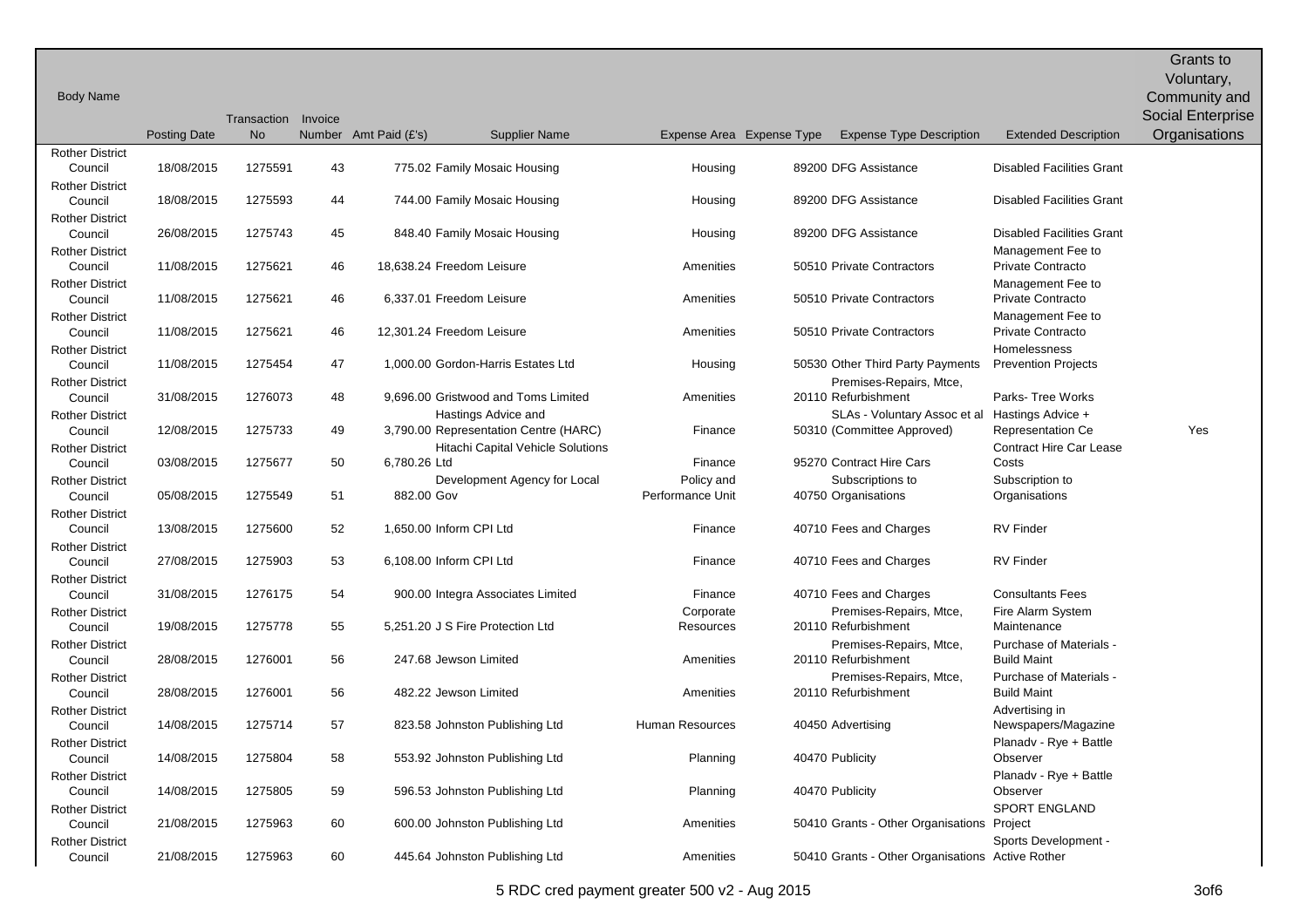Body Name Posting Date Transaction Invoice No Number Amt Paid (£'s) Supplier Name Expense Area Expense Type Expense Type Description Extended Description Grants to Voluntary, Community and Social Enterprise **Organisations** Rother District Council 28/08/2015 1276085 61 809.58 Johnston Publishing Ltd Planning 40470 Publicity Planadv - Rye + Battle **Observer** Rother District Council 05/08/2015 1275540 62 594.00 JS Wadeson Cleaning Services **Amenities** Premises-Repairs, Mtce, 20110 Refurbishment Specified Repairs and Works listed Rother District Council 10/08/2015 1275543 63 1,191,571.62 Kier Services - Environmental Joint Waste Contract Client Unit 50510 Private Contractors CORE Joint Waste Cost Rother District Council 31/08/2015 1276232 64 61,945.48 Kier Services - Environmental Joint Waste Contract Client Unit 50510 Private Contractors VARIABLE CORE Joint Waste Cost Rother District Council 01/08/2015 1275562 65 1,705.00 LESSHOMELESS LTD Housing 40710 Fees and Charges Bed and Breakfast Accom - misc. Rother District Council 01/08/2015 1275563 66 930.00 LESSHOMELESS LTD Housing 40710 Fees and Charges Bed and Breakfast Accom - misc. Rother District Council 10/08/2015 1275546 67 830.16 Local Government Information Unit Corporate **Resources** Members Conference 41510 Expenses Members Training/Conference Fees Rother District Council 26/08/2015 1275962 68 280.00 M Taylor Amenities Amenities 20110 Premises-Repairs, Mtce, 20110 Refurbishment Parks- Landscaping Works Rother District Council 26/08/2015 1275962 68 400.00 M Taylor 2011 12:00 Amenities Premises-Repairs, Mtce, 20110 Refurbishment Parks- Landscaping **Works** Rother District Council 07/08/2015 1275670 69 672.00 MB Hotels Ltd Housing 40710 Fees and Charges Bed and Breakfast Accom - misc. Rother District Council 06/08/2015 1275518 70 849.60 MC Glass (East Sussex) Ltd **Corporate Resources** Premises-Repairs, Mtce, 20110 Refurbishment Specified Repairs and Works listed Rother District Council 05/08/2015 1275965 71 6,649.20 MCPC Systems (UK) Ltd Technology Computer Licences (IT TO 41140 BUY ONLY) Down To Earth - Cleanse - **Software** Rother District Council 25/08/2015 1276088 72 2,533.20 MCPC Systems (UK) Ltd Technology 41140 Computer Licences (IT TO 41140 BUY ONLY) Down To Earth - Cleanse - **Software** Rother District Council 05/08/2015 1275547 73 1,014.00 NCC Services Ltd (T/A NCC Group Technology Computer Licences (IT TO 41140 BUY ONLY) Advance Pay ESCROW Agreement Rother District Council 03/08/2015 1275155 74 4,660.00 Nutra Plumbing and Heating Ltd Housing 89200 DFG Assistance Disabled Facilities Grant Rother District Council 18/08/2015 1275586 75 4,961.00 Nutra Plumbing and Heating Ltd Housing 89200 DFG Assistance Disabled Facilities Grant Rother District Council 01/08/2015 1275359 76 2,090.03 Ocella Ltd Technology 41140 Computer Licences (IT TO **OCELLA Maintenance** Rother District Council 01/08/2015 1276072 77 33,396.88 Ocella Ltd Technology 41140 Computer Licences (IT TO **OCELLA Maintenance** Rother District Council 23/08/2015 1275812 78 1,140.00 Ocella Ltd Planning 40710 Fees and Charges Ocella - Report Dev/Implement/Train Rother District Council 25/08/2015 1276077 79 11,456.92 Peter Brett Associates LLP Planning 40710 Fees and Charges Consultants Fees Rother District Council 06/08/2015 1275638 80 8,080.00 Pitney Bowes Purchase Power **Corporate** Resources 40710 Fees and Charges franking machine costs Rother District Council 06/08/2015 1275638 80 771.70 Pitney Bowes Purchase Power Corporate Resources 40710 Fees and Charges franking machine costs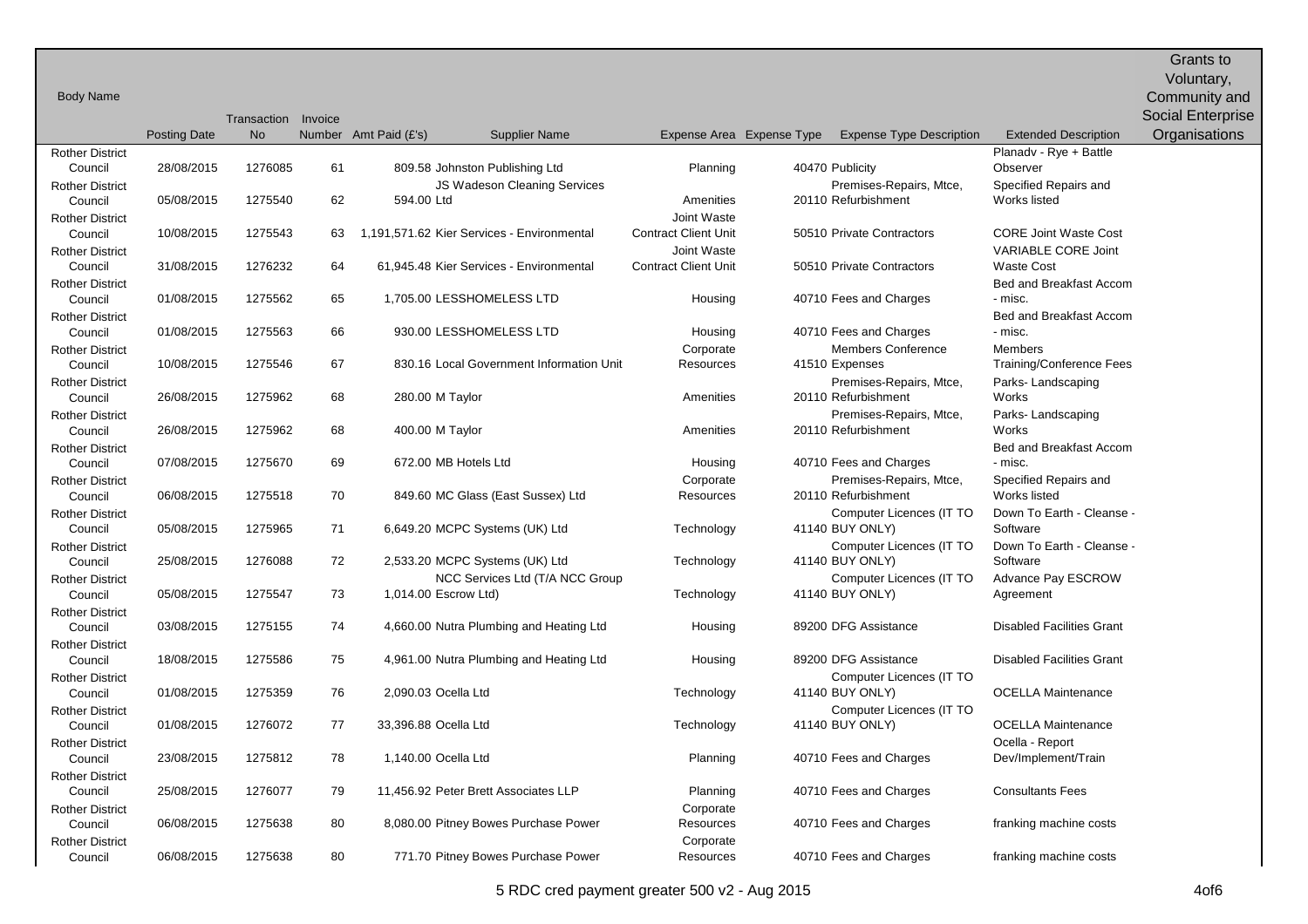|                                   |                     |                                  |     |                                           |                        |                           |                                                            |                                                   | Grants to                                 |
|-----------------------------------|---------------------|----------------------------------|-----|-------------------------------------------|------------------------|---------------------------|------------------------------------------------------------|---------------------------------------------------|-------------------------------------------|
|                                   |                     |                                  |     |                                           |                        |                           |                                                            |                                                   | Voluntary,                                |
| <b>Body Name</b>                  |                     |                                  |     |                                           |                        |                           |                                                            |                                                   | Community and                             |
|                                   |                     | Transaction Invoice<br><b>No</b> |     | Number Amt Paid (£'s)                     |                        | Expense Area Expense Type |                                                            |                                                   | <b>Social Enterprise</b><br>Organisations |
| <b>Rother District</b>            | <b>Posting Date</b> |                                  |     | <b>Supplier Name</b>                      |                        |                           | <b>Expense Type Description</b><br>Premises-Repairs, Mtce, | <b>Extended Description</b><br>Parks - Playground |                                           |
| Council                           | 17/08/2015          | 1275680                          | 81  | 936.00 Playsafety Ltd                     | Amenities              |                           | 20110 Refurbishment                                        | Repairs                                           |                                           |
| <b>Rother District</b>            |                     |                                  |     |                                           |                        |                           |                                                            | Homelessness                                      |                                           |
| Council                           | 18/08/2015          | 1275594                          | 82  | 900.00 Pride n Property                   | Housing                |                           | 50530 Other Third Party Payments                           | <b>Prevention Projects</b>                        |                                           |
| <b>Rother District</b>            |                     |                                  |     |                                           | Corporate              |                           |                                                            | Printing (Not from RDC                            |                                           |
| Council                           | 18/08/2015          | 1275849                          | 83  | 14,266.62 Print Image Facilities LLP      | Resources              |                           | 40410 Printing (Non Print Room)                            | Print Room)                                       |                                           |
| <b>Rother District</b>            | 03/08/2015          | 1275513                          | 84  | 722.40 Rennicks UK Ltd                    | Corporate<br>Resources |                           | Crime and Community<br>42100 Initiatives                   | <b>Crime Prevention</b><br>Initiative             |                                           |
| Council<br><b>Rother District</b> |                     |                                  |     |                                           |                        |                           |                                                            | - Parts and Equipment                             |                                           |
| Council                           | 27/08/2015          | 1275839                          | 85  | 777.85 Sonar Technologies Ltd             | Technology             |                           | 40110 Tools & Specialist Equipment                         | (Non Contract)                                    |                                           |
| <b>Rother District</b>            |                     |                                  |     |                                           |                        |                           | Subscriptions to                                           | Subscription to                                   |                                           |
| Council                           | 12/08/2015          | 1275554                          | 86  | 600.00 South East Employers               | Technology             |                           | 40750 Organisations                                        | Organisations                                     |                                           |
| <b>Rother District</b>            |                     |                                  |     |                                           | EH Pollution $R + W$   |                           |                                                            |                                                   |                                           |
| Council                           | 24/08/2015          | 1275821                          | 87  | 835.80 South East Water Ltd               | Partnership            |                           | 40710 Fees and Charges                                     | EnvH- Water Sampling                              |                                           |
| <b>Rother District</b>            |                     |                                  |     |                                           |                        |                           |                                                            |                                                   |                                           |
| Council<br><b>Rother District</b> | 11/08/2015          | 1275451                          | 88  | 6,211.00 Southern Mobility Centres Ltd    | Housing                |                           | 89200 DFG Assistance                                       | <b>Disabled Facilities Grant</b>                  |                                           |
| Council                           | 20/08/2015          | 1275868                          | 89  | 543.73 Southern Water                     | Amenities              |                           | 20510 Premises-Sewerage                                    | Sewage Charges                                    |                                           |
| <b>Rother District</b>            |                     |                                  |     |                                           |                        |                           |                                                            |                                                   |                                           |
| Council                           | 25/08/2015          | 1275870                          | 90  | 585.06 Southern Water                     | Amenities              |                           | 20510 Premises-Sewerage                                    | Sewage Charges                                    |                                           |
| <b>Rother District</b>            |                     |                                  |     |                                           |                        |                           | Premises-Cleaning                                          | <b>Public Conveniences</b>                        |                                           |
| Council                           | 01/08/2015          | 1275584                          | 91  | 17,978.72 Specialist Hygiene Services Ltd | Amenities              |                           | 20810 Contractor                                           | <b>Cleaning Servic</b>                            |                                           |
| <b>Rother District</b>            |                     |                                  |     |                                           |                        |                           |                                                            | <b>Community Grants</b>                           |                                           |
| Council                           | 07/08/2015          | 1275514                          | 92  | 7,420.00 Staplecross Playing Field        | Finance                |                           | 89110 Community Projects Grants                            | Scheme                                            | Yes                                       |
| <b>Rother District</b>            | 07/08/2015          | 1275791                          | 93  |                                           | Amenities              |                           | Premises-Repairs, Mtce,<br>20110 Refurbishment             |                                                   |                                           |
| Council<br><b>Rother District</b> |                     |                                  |     | 690.60 Streetlights                       |                        |                           |                                                            | <b>Lighting Repairs</b><br>Purchase of Seat       |                                           |
| Council                           | 24/08/2015          | 1275840                          | 94  | 735.60 Streetmaster (South Wales) Ltd     | Amenities              |                           | 40110 Tools & Specialist Equipment                         | Benches                                           |                                           |
| <b>Rother District</b>            |                     |                                  |     |                                           |                        |                           |                                                            |                                                   |                                           |
| Council                           | 10/08/2015          | 1276223                          | 95  | 5,274.00 The Groundwork South Trust Ltd   | Planning               |                           | 40710 Fees and Charges                                     | <b>Consultants Fees</b>                           |                                           |
| <b>Rother District</b>            |                     |                                  |     |                                           |                        |                           |                                                            | Rent in Advance for                               |                                           |
| Council                           | 05/08/2015          | 1275309                          | 96  | 900.00 The Property Cafe                  | Housing                |                           | 40710 Fees and Charges                                     | Homeless                                          |                                           |
| <b>Rother District</b>            |                     |                                  |     |                                           |                        |                           | Premises-Repairs, Mtce,                                    |                                                   |                                           |
| Council                           | 11/08/2015          | 1275645                          | 97  | 1,044.00 Thompson Advertising Signs       | Amenities              |                           | 20110 Refurbishment                                        | Parks- Purchase of Signs                          |                                           |
| <b>Rother District</b><br>Council | 16/08/2015          | 1275693                          | 98  | 1,439.68 Tripudio Ltd                     | Technology             |                           | 40910 Telephones                                           | Telephone Call Costs +<br>Line Rental             |                                           |
| <b>Rother District</b>            |                     |                                  |     |                                           |                        |                           |                                                            | Postages - Virtual Mail                           |                                           |
| Council                           | 31/08/2015          | 1276057                          | 99  | 1,480.82 Virtual Mail Room Ltd            | Finance                |                           | 40810 Postages                                             | Room                                              |                                           |
| <b>Rother District</b>            |                     |                                  |     |                                           |                        |                           |                                                            | Postages - Virtual Mail                           |                                           |
| Council                           | 31/08/2015          | 1276057                          | 99  | 1,480.82 Virtual Mail Room Ltd            | Finance                |                           | 40810 Postages                                             | Room                                              |                                           |
| <b>Rother District</b>            |                     |                                  |     | <b>Writeaway Promotional Products</b>     |                        |                           |                                                            | Sports Development -                              |                                           |
| Council<br><b>Rother District</b> | 03/08/2015          | 1275726                          | 100 | 1,137.60 Ltd                              | Amenities              |                           | 50410 Grants - Other Organisations                         | <b>Active Rother</b>                              |                                           |
|                                   |                     |                                  |     |                                           |                        |                           | <b>Photocopier Contracts</b>                               |                                                   |                                           |